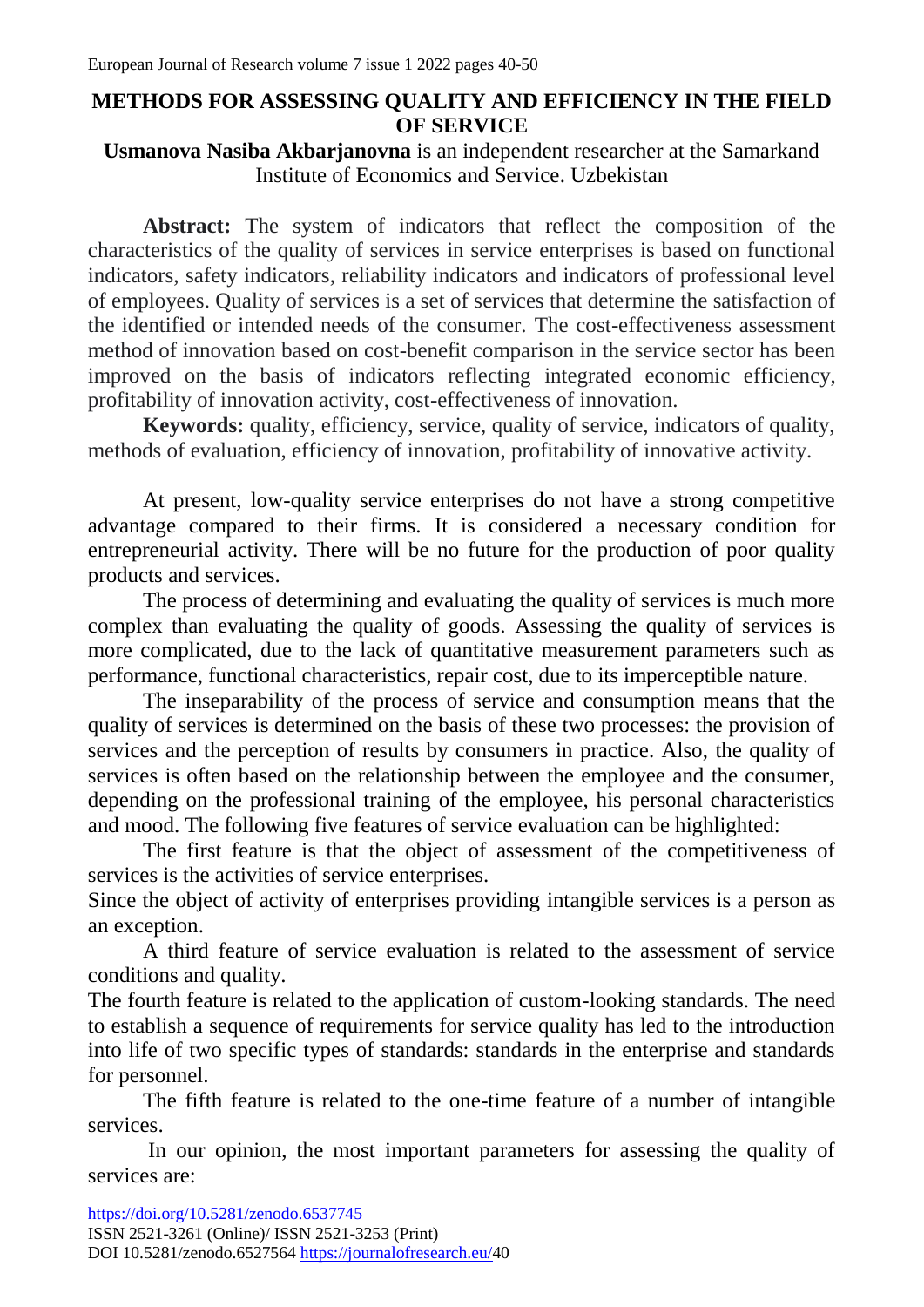1. Level of popularity - timely (consumer-friendly) access to services.

2. Reputation of the enterprise (firm) - characterizes the trust of the buyer in the service enterprise (firm).

3. Reliability - the ability to provide services in a timely manner.

4. Security - the absence of uncertainty and risk on the part of the buyer (e.g. ensuring that the load is maintained in a quantitative distribution).

5. Personnel competence - the availability of the necessary knowledge and skills in employees to provide high quality services.

6. Level of communication - the extent to which the company has conveyed the essence of their services to the consumer.

7. Politeness - the desire to help the customer and to provide the available service (kindness, courtesy of the employee).

8. Consensus with the customer - a sincere interest and support to the customer, the ability to put himself in the shoes of the customer, an individual approach.

9. Sensitivity - the natural environment (interior, appearance of equipment, appearance of the employee) that provides services in accordance with their quality.

A.Parasuraman, V.Zeytaml and L.Beri have developed an interval model of service quality, which reflects the main requirements for the expected quality of services. This model highlights five differences in the service process that are reasons why customers are dissatisfied with the service. That is:

1. The difference between customer expectations and the perception of that expectation by company executives. This gap (difference) arises from the fact that managers do not even have an idea of how consumers will evaluate the high quality of services.

2. The difference between the perception of consumer expectations by managers and its consideration as services. This difference is common in practice. Consumer expectations can be misinterpreted due to the complexity of identifying certain aspects that consumers prefer and because the management of the enterprise does not come to a clear conclusion about it.

3. The difference between the quality of services and the quality of delivery. This discrepancy can occur in the repair of many factors. Sometimes managers do not fit the expectations of guests in practice, although the expectations of consumers and the nature of services are theoretically accurately expressed.

4. The difference between the services provided and the external media involved in providing consumers with information about the services they purchase. This difference stems from the discrepancy between the consumers 'information about the company's range and quality of services through information sources and the quality and range of services the company actually offers.

5. The difference between what consumers expect and how they feel about the services provided. This occurs when any of the above four differences are present. From this, it becomes clear to service providers why it is difficult to ensure the quality expected by the customer.

These models do not take into account the following two important factors, namely: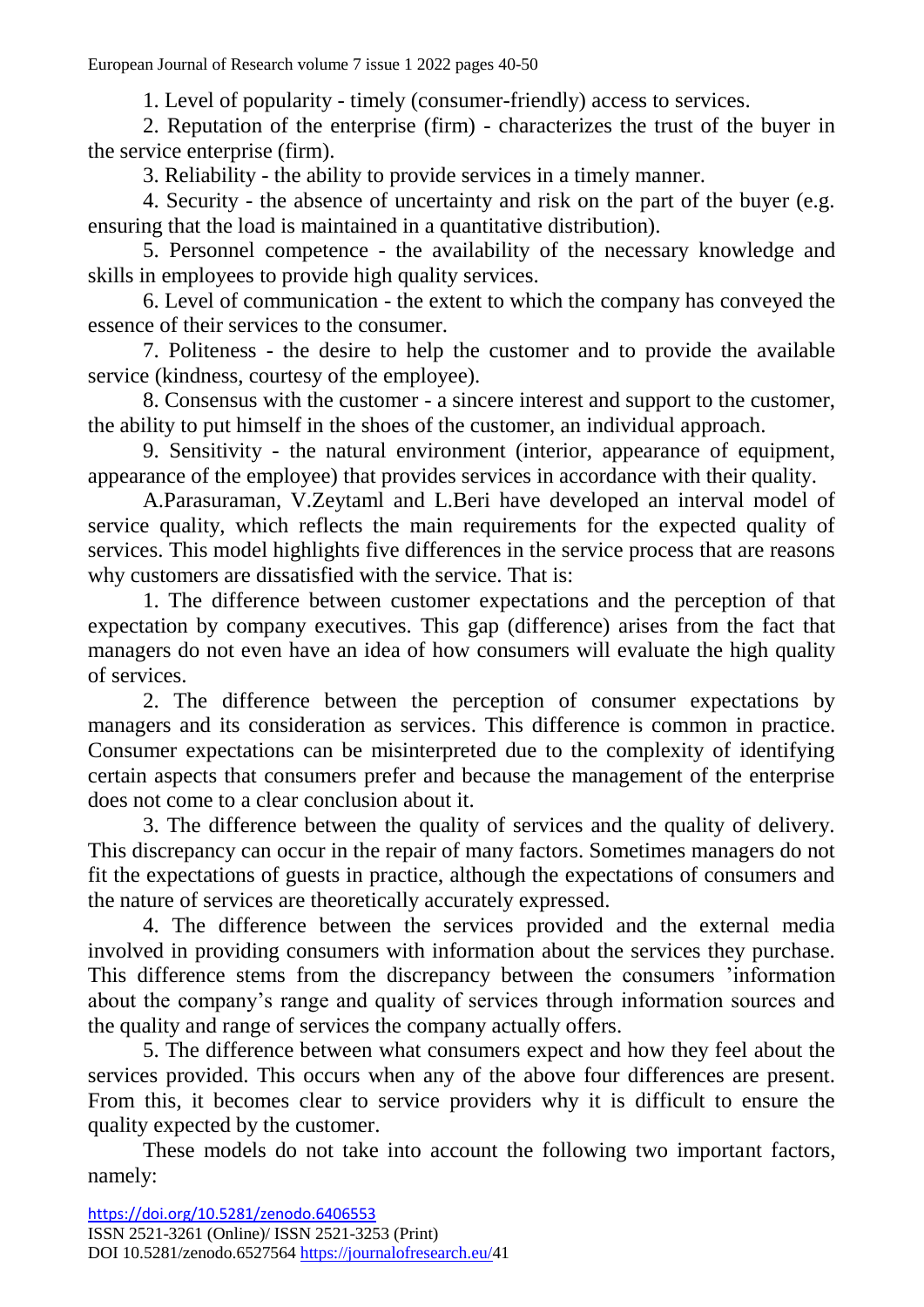The need to identify a group of potential consumers of services. Searching for specific aspects of services does not eliminate any of the above differences, while consumer research establishes interpersonal communication and serves as an important tool for understanding customer preferences;

Goods and services are often elements of a common value-distributing network. Therefore, the question of how to form a group of potential customers and how to assess their expectations becomes a necessity.

In our opinion, the indicators that represent the quality of services in service enterprises consist of functional indicators, safety indicators, performance indicators and professional level of employees (Figure 1).

The main directions of determining the composition and structure of the described properties are reflected in the indicators used in assessing the level of product quality.

By definition, they can be in natural units (kilograms, meters, points) as well as in units of value.

Absolute and relative indicators of quality assessment.

 Predicted, design, production, operational indicators according to the stage of identification.

Depending on the characteristics described, they can be individual and complex (group, generalized, integral).

Individual and complex indicators of quality can be grouped into different groups according to the relationship of the object (system) with the external environment. When analyzing this group of indicators, a certain correlation between them can be observed. For example, the technological level of production, the energy capacity of the product is inextricably linked with a group of economic and environmental indicators.

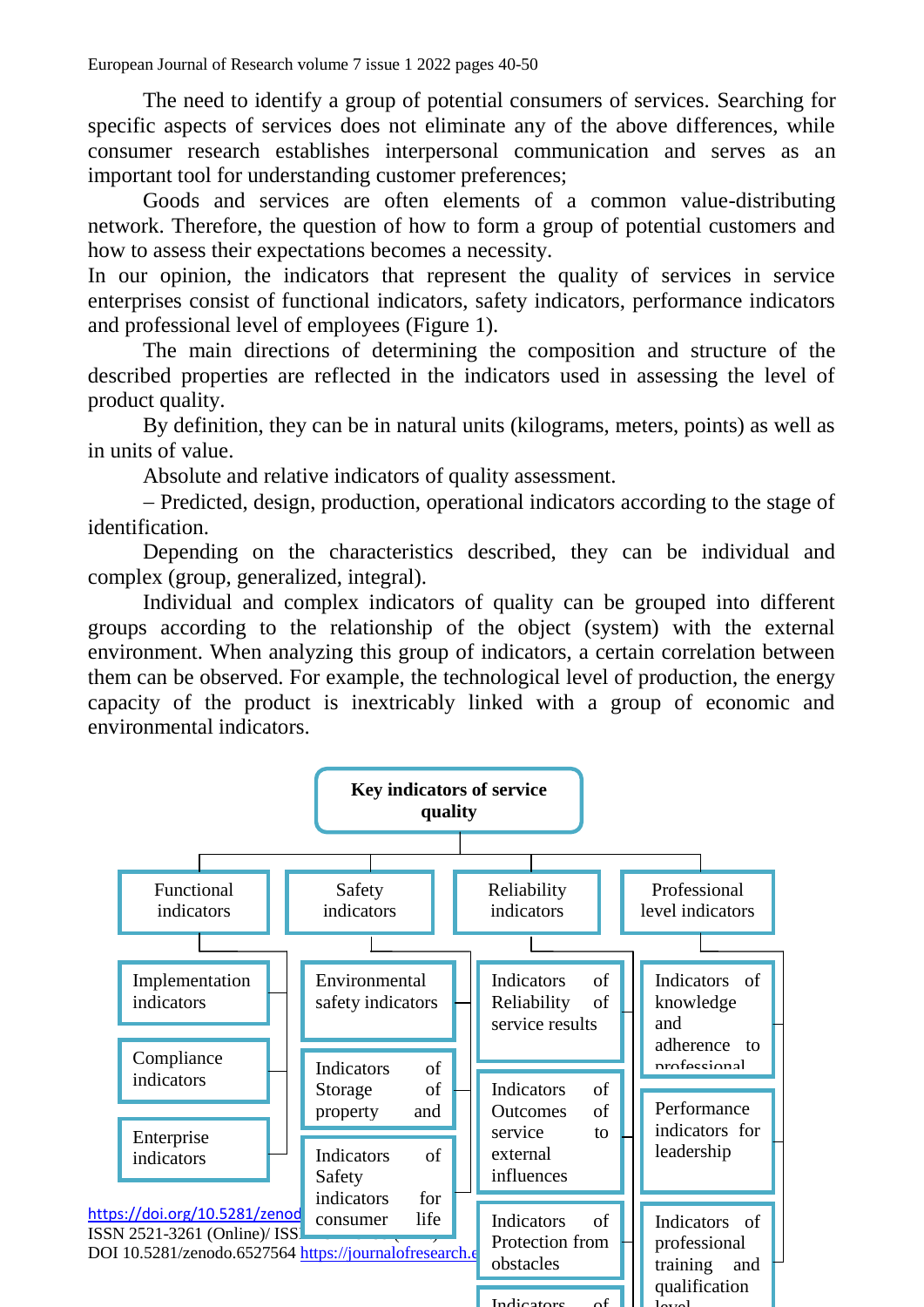## **Figure 1. Indicators of service quality in the service sector**

The quality of a product is evaluated in quantitative indicators that serve to measure its properties. Modern science and practice have developed a system of quantitative indicators of product quality assessment, which are also indicators of quality.

The most common description of the characteristics of goods and services is made on the following groups, which correspond to the quality indicators: performance indicators of the goods; reliability indicators; technological level indicators; indicators of standardization and unification; ergonomic performance; aesthetic indicators; transportability indicators; indicators of legal protection; environmental indicators; safety indicators.

Reliability indicators. Reliability is one of the most important indicators of an industrial product. The complexity and duration of the production of various products and the level of responsibility for the functions performed are increasing day by day. The more responsibilities a function requires, the greater the need for reliability. Insufficient level of reliability in machines and devices requires so much cost to repair them and maintain their level of suitability.

The reliability of products often depends on their operating conditions (temperature, humidity, mechanical load, pressure, radiation, etc.).

Reliability  $-$  is the ability of an object to maintain and perform all its functions for a specified period of time under specified conditions, conditions of use, maintenance, repair, storage and transportation.

Indicators of technological level are characterized by mass production of products, rational distribution of labor resources, raw materials and materials, saving time, reflecting high labor efficiency in the production of products and effective design and technological solutions.

Indicators of standardization and unification (unification)  $-$  is that the product is provided with a standard, unified with the most important elements, as well as differs from other products by its simplicity. All details of the product are divided into standard, unified and genuine types. The higher the share of standard and unified details, the better the product is made and the better the quality for the consumer.

Ergonomic indicators are used to determine an object's compliance with ergonomic requirements, such as size, shape, color, and relative position.

Transportability indicators are the ease of direct transportation or consumption of the product.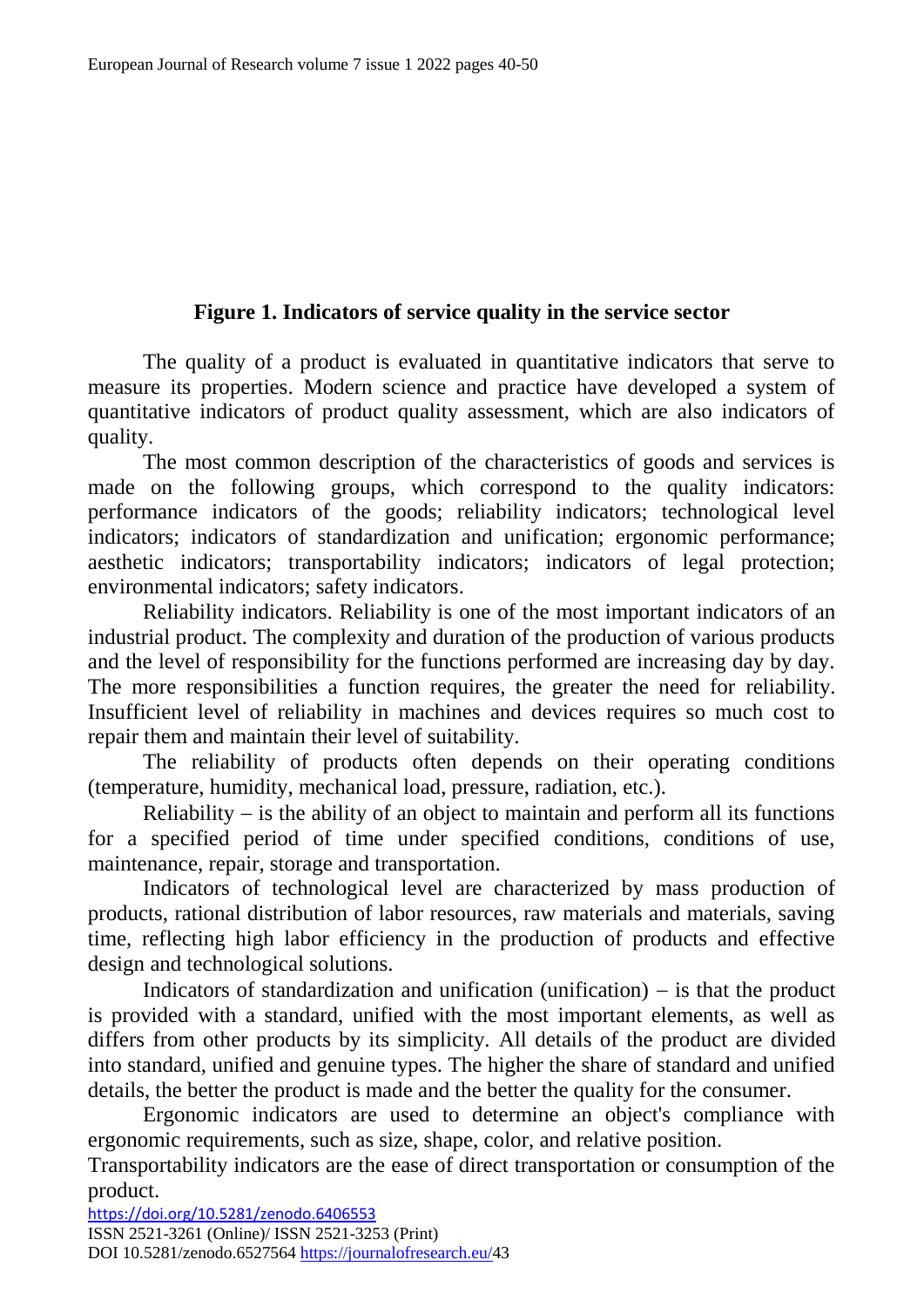Legal protection indicators are explained by the fact that the product is protected and patented. In determining this indicator, it is taken into account that the products are protected by new technical solutions, as well as patents in the country, country of manufacture or exporting country, registered as an industrial design and trademark.

Indicators of legal protection of industrial products are assessed by two indicators: patent protection (or patentability) and patent purity.

Environmental indicators are characterized by the degree of harmful impact on the environment when consuming or exploiting a product (service).

Safety indicators are protection of people or service personnel from the use or operation of the product, its repair, installation, storage, transportation, electrical, mechanical, thermal effects, explosion, formation of toxic and explosive gases, acoustic noise, radioactive radiation.

Safety indicators are reflected in the use of measures and means of protection of people in the event of a disaster, measures against unauthorized compliance with the rules of operation.

Methods of assessing the quality of services based on the measurement of consumer demand today can be divided into two groups according to the criteria used to measure the approach: knowing the opinion of consumers and evaluating the results of analytical analysis.

Knowing consumer opinion means that respondents are invited to independently assess the importance of services in different descriptions. These methods include subjective assessment of service quality:

identify a list of the most important features of the services;

 $-$  rating of the level of importance of the description of services in this or that description;

- rating method;

- distribution of points (Constant sum);

 $-$  O-sort:

- double relationship method.

Now let's focus on classifying the methods of evaluating the quality of services as well as evaluating their effectiveness. Because the increase in the quality of services ensures the competitive advantage and efficiency of the enterprise.

If we focus on theoretical approaches and scientific views on the interpretation of the essence of the effectiveness of the study, it can be concluded from the analyzed literature that quantitative approaches to assess the category of efficiency in the development of economics have expanded significantly. In our view, they are all classified into the following two approaches, which differ from each other in terms of common features: resource-cost and goal-oriented approaches. We will take a closer look at the essence of these approaches.

In the more common resource-cost approach, performance appraisals are defined by performance indicators. In the resource-cost approach, productivity and efficiency indicators are interpreted in the same sense. But as an economic category, the essence of these categories has a different description.

<https://doi.org/10.5281/zenodo.6406553>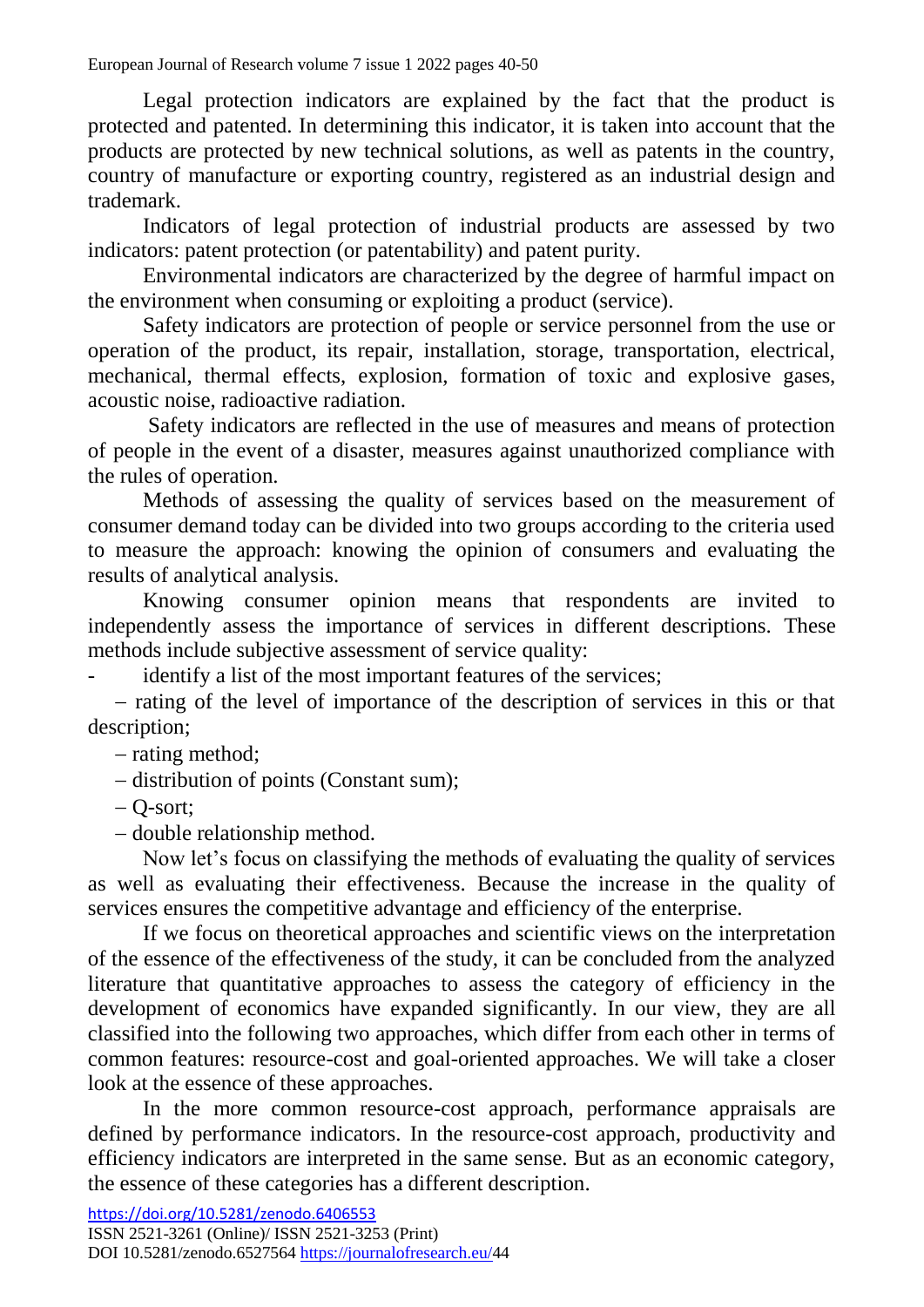The difference between productivity and efficiency indicators is that while productivity represents the scale of production as an economic category, efficiency is a category of reproduction that represents the stages of distribution, exchange and consumption of a product.

In the concept of productivity, this system of indicators is based on the theory of elements (factors) of production. According to this concept, the main goal of productivity is to achieve high results at low cost. Accordingly, the general formula for determining productivity is as follows.

$$
U = \frac{ICH}{S}, (1)
$$

where: U - fertility; ICH - product production capacity; S - costs.

In the assessment of the above indicator (1) we can distinguish three types of productivity that differ from each other: specific, general and multifactorial and gross productivity indicators of production factors.

Specific productivity indicator is an indicator that represents the ratio of a resource used as a factor of production (service) to the end result. This indicator indicates a one-factor efficiency of production (service).

An overall performance indicator is an indicator that represents the ratio of a number of resources to the end result as factors of production. This indicator determines the efficiency of production (service) factors.

Aggregate productivity indicator is an indicator that represents the ratio of total resources used as a factor of production (services) to the total end result, and indicates the efficiency of the gross output.

It should be noted that the indicators are accepted as gross, gross and private productivity, and can be used at all levels of production (services), ie within the sector, industry or individual enterprise (firm).

In addition to the generally accepted classification mentioned above in the economic literature, several other classifications can be distinguished. For example, for the degree of full calculation of costs and results, the classification of performance indicators can also be divided into three types: a) private (ratio of one result to one expenditure); b) generalized (ratio of one or more results to several expenditures); c) integral (full productivity report).

In the early twentieth century, American economists studied productivity and efficiency as the same indicators, and they did not deny the goal-oriented approach. They proposed the organization of production (services) on a scientific basis to achieve the intended purpose with the efficient use of resources. According to the goal-oriented approach, efficiency is evaluated as the ratio of the results obtained in the implementation of any process in production and the achievement of the desired result.

Another method of calculating efficiency is done as a ratio of the amount of resources required to use the minimum required resources (required to manufacture the intended product). The general formula for evaluating the efficiency of this tariff is as follows: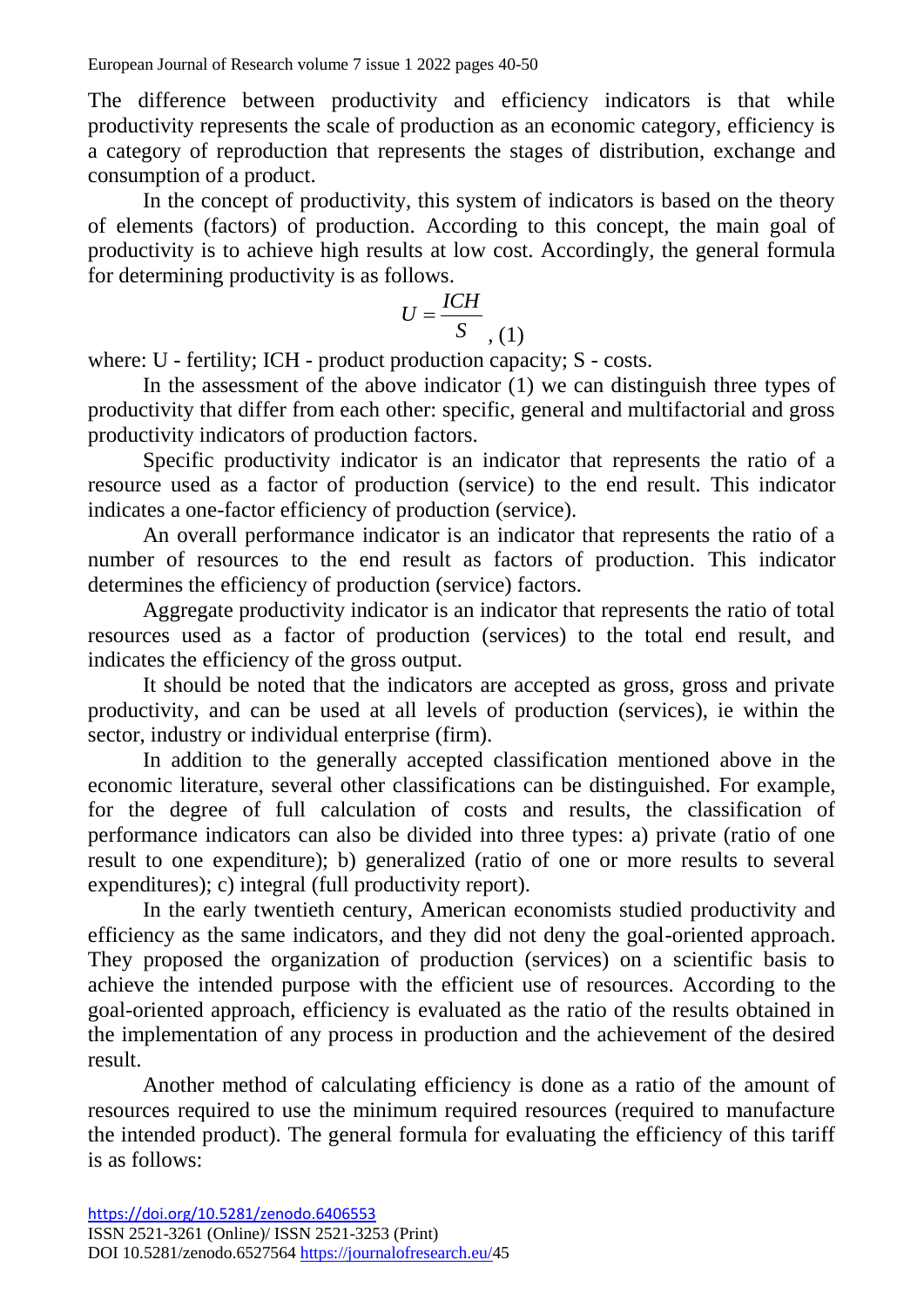$$
C=\frac{N_b}{N_m}, (2);
$$

where: Nb is the result to be given: Nm is the target result.

Under the goal-oriented approach, the following aspects of efficiency can be classified:

 external efficiency, (efficiency of use based on the external capacity of the enterprise), the calculation of this indicator is expressed as the ratio of the planned results to the results achieved through the implementation of any process;

internal efficiency, (efficiency of use based on the internal capacity of the enterprise) the calculation of this indicator is determined by the ratio of the plan aimed at the use of the required resources to a minimum;

- total efficiency indicator, (calculated on external and internal efficiency indicators):

In our view, it can be concluded from the above considerations that the goaloriented approach in assessing efficiency has some differences from the resource-cost approach. In general, the differences in the comparison of the above approaches are presented in the following table (Table 1).

Thus, performance appraisal in the service sector requires an integrated approach, and it represents the need for a balance of economic performance. This situation is gaining popularity and development in the world experience, and this, in turn, is becoming increasingly important.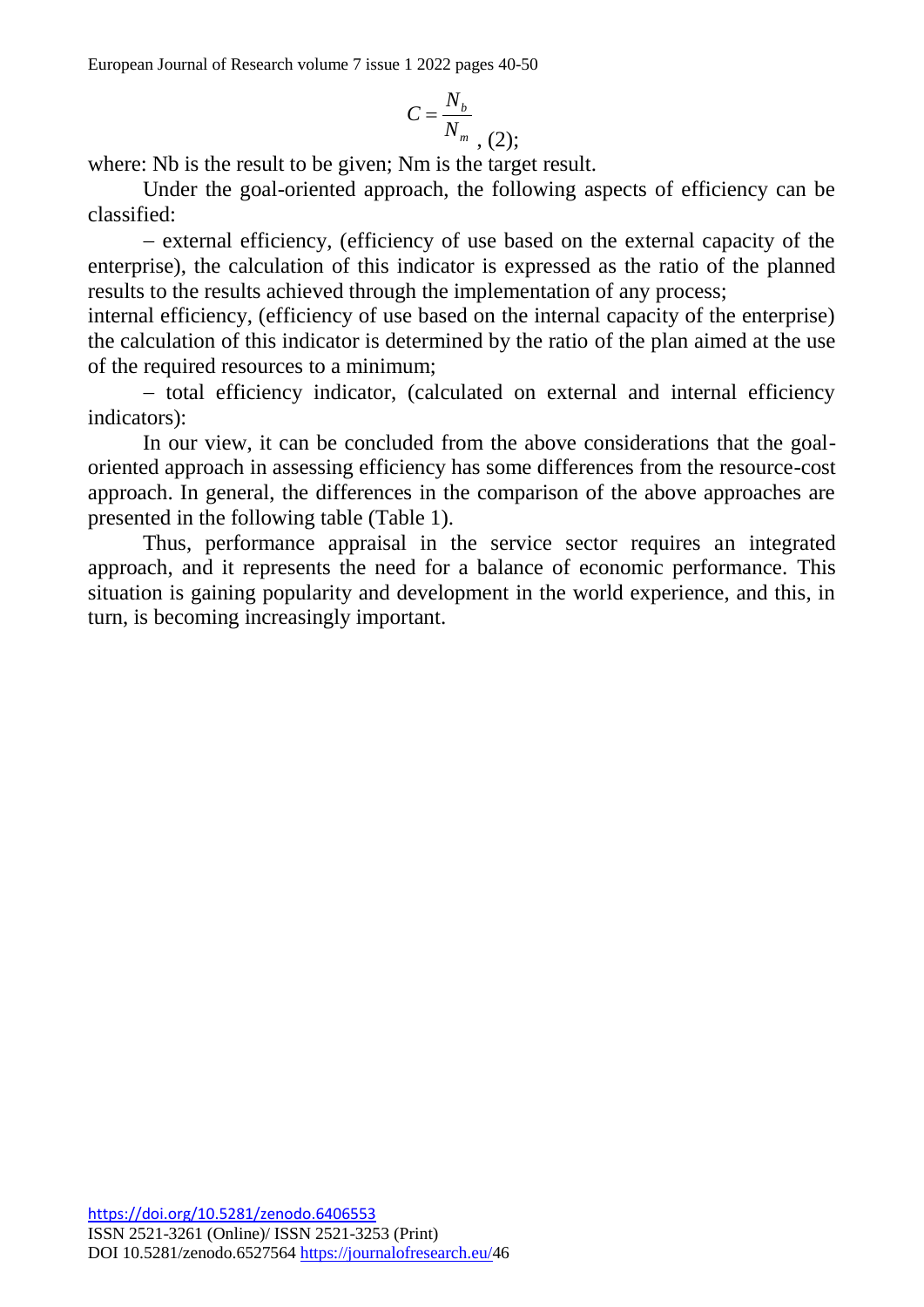Comparing efficiency in the context of resource-cost and goal-oriented approaches

| <b>Description of Indicators</b>                                | <b>Description of Indicators</b>                | <b>Description of Indicators</b>                                                                                                        |
|-----------------------------------------------------------------|-------------------------------------------------|-----------------------------------------------------------------------------------------------------------------------------------------|
| Method of determining<br>indicators                             |                                                 | External efficiency<br>$C = \frac{xaxu xu \tilde{u} + \alpha}{\alpha}$ натижа<br>максадли натижа                                        |
|                                                                 | $C = \frac{$ натижа<br>$cap\phi$                | Internal efficiency<br>$C = \frac{Maxcad \ cap\phi\pi\alpha\mu}{2}$<br>хакикий сарфлар<br>Overall efficiency<br>$C_{u} = C_{i} + C_{i}$ |
| Significance level of<br>indicators                             | Maximum                                         | $\geq 1$                                                                                                                                |
| Interdependence of<br>efficiency and productivity<br>indicators | Indicators with the same<br>meaning and essence | Indicators with different<br>meanings and meanings                                                                                      |
| <b>Evaluation description</b>                                   | Indicators in quantitative<br>description       | Indicators with quality<br>description                                                                                                  |
| Implementation area                                             | Which was of economic<br>importance             | It has social, economic and<br>socio-economic significance                                                                              |

At present, an important factor in the development of the service sector of the country is the application of innovation and innovative technologies in the service process, ensuring the competitiveness of the industry, creating the necessary conditions for innovative projects to develop advanced services.

Therefore, the selection of the most effective innovations to increase efficiency in the service sector requires, on the one hand, an increase in results in its implementation, on the other hand, a comparison of costs with the expected efficiency as a result of introducing other opportunities for innovation.

The method of evaluating the effectiveness of innovations based on the comparison of results with costs in the service sector involves making the right decision about the purposefulness of innovative activities.

Most often, the calculation of integrated economic efficiency consists of three groups: the integrated efficiency indicator, the innovation profitability indicator, and the cost recovery period indicators.

Here is the option to calculate a specific indicator for each group:

1. Integral efficiency assessment (I) is the amount of the difference between results and costs over a given period based on discounting. Calculations on this criterion are given in the following form:

$$
I = \sum_{t=0}^{T} (N_t - Z_t) a_t , \quad (1)
$$

where: T is the reporting year; Nt - t - result in the year; Zt - t - expenditures on innovation per year; at is the discount rate.

2. Innovative profitability (Pi) represents the ratio of income to expenses for a given period. Profitability is determined as follows: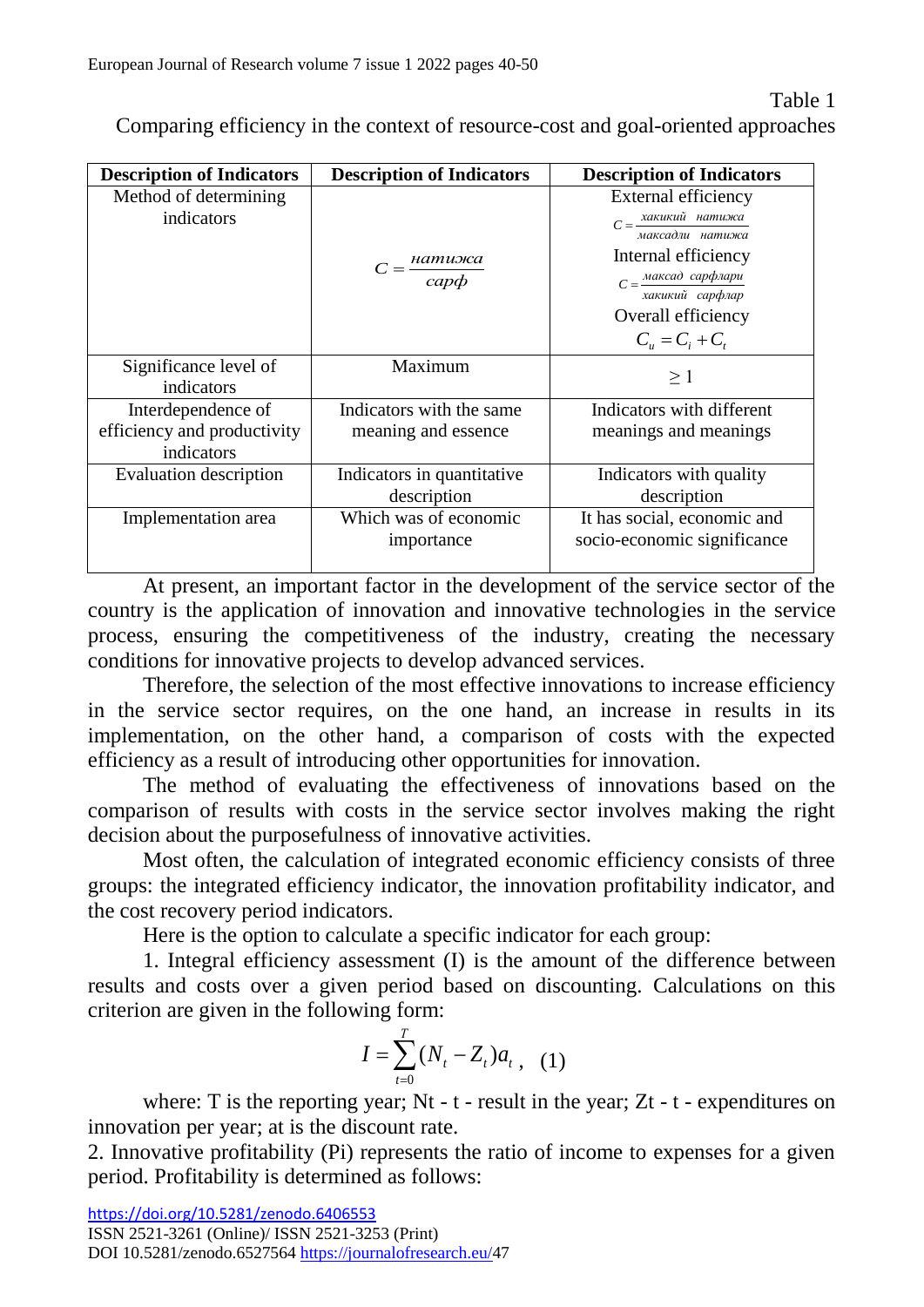$$
P_i = \sum_{t=0}^{T} Q_t a_t / \sum_{t=0}^{T} B_t a_t , (2)
$$

where: Qt -  $t$  - income received in the period; Bt -  $t$  - the volume of investment in innovation in the period.

The profitability of innovation in service enterprises is directly related to the integrated efficiency. If the integrated effect is positive, the innovation profitability will be greater than a factor of 1.0 or vice versa. If the innovation profitability is less than a factor of 1.0, then the innovation project is not implemented (included) in the service process.

The amount of income from innovations for a given period and the amount of investment required for it is calculated as follows:

$$
Q = \sum_{t=0}^{T} \frac{Q_t}{(1+a)^t}, B = \sum_{t=0}^{T} \frac{B_t}{(1+a)^t}, \quad (3), (4)
$$

3. The payback period (t) in an enterprise is an indicator in the form of information necessary to assess the effectiveness of innovation.

This means that the longer the payback period, the higher the risk. Innovation introduced in a given (short) period is self-sustaining, in a certain period of time there may be innovations called 'covering innovations' that have the potential to offset the outcome of previous innovations.

They cover the cost of innovation in the short term. It is during this period that the market, price, scientific and technical design and technology can change. In modern sectors of the economy, where the share of scientific, technical and experimental design and new technologies is high, this result is taken into account with significant accuracy.

 $P_i = \sum_i Q_i a_i / \sum_i B_i$ <br>
where: Qt - t - income received in the period;<br>
innovation in the period.<br>
The profitability of innovation in service<br>
innovation in the periodel efficiency. If the integrated efficiency<br>
will be great If the risk in the operation of the service enterprise is high, then the payback period is an important indicator in the development and decision-making process in relation to innovation. In this case, the risk must compensate for itself in the short term. That is, it is necessary to implement the project quickly. Typically, the science capacity of this project will be low, but this does not mean that technological innovation is impossible. The payback period represents the ratio of the initial investment in innovation in discounting the average annual cash flow.

$$
T=\frac{B}{Q},\,\,(5)
$$

where: B - initial investment in innovation; Q is the discounting of average annual cash inflows.

However, in our opinion, this indicator is suitable for assessing the effectiveness of innovation on an incomplete scale. This is reflected in the fact that it has an impact on a wide range of agents in the creation and implementation of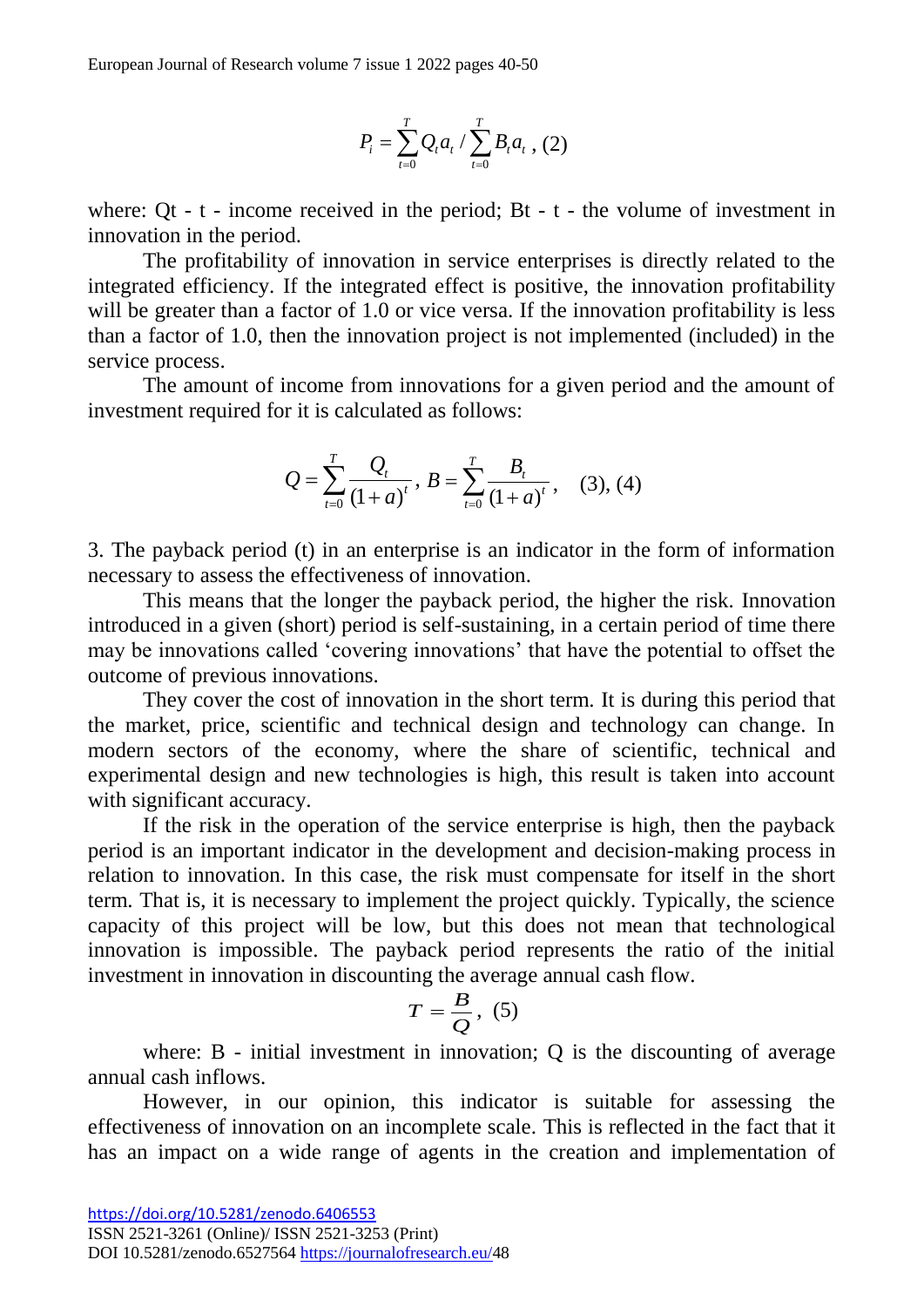innovations. Investors, developers, researchers, manufacturers of innovative products, project organizations and consumers are involved in the creation of innovations.

At the same time, the realization of technological innovations is the ultimate goal to achieve positive results compared to its analogues. Annual economic efficiency (Sy) from the introduction of new technological processes, mechanization and automation, labor and production (services) is calculated according to the following formula:

$$
C_{\tilde{u}} = (\partial_{n1} - \partial_{n2})^* M_2, (6)
$$

where: dn1 and dn2 - the share of costs per unit of product (service) produced with the help of technology during the base and reporting period; M2 is the annual volume of production of goods (services) in natural units on the basis of new technologies in the reporting period.

The cost-effectiveness of innovation in the service sector is calculated on the following indicators: costs for the development of technological innovation; total costs of production (service) and its sale; proceeds from the sale of products (services) produced as a result of the introduction of technological innovation; profit from the sale of products (services) for the introduction of technological innovation; proceeds from the sale of products (services); value of intangible assets; value of fixed assets; net profit; average annual number of employees.

The above indicators show the construction of a system of interrelated multiplicative factors to perform a factor index analysis: costs per unit of sales of products (services); profit from the sale of products (services); net profit.

Cost-effectiveness of innovations: reduction of the cost of the product (service); increase the level of armament of labor with funds; increase labor productivity; increase in sales of products (services); increase the profitability of sales, production and other financial indicators.

As a final indicator, we present the cost per unit of sales to analyze the impact of the development of technological innovations on the cost of the product (service). The factor model of the impact of costs on the adoption of innovations per unit of sales volume is assessed as follows.

$$
\frac{R}{T} = \frac{R_1}{T_1} \times \frac{R}{R_1} \times \frac{T_1}{T}, (7)
$$

where: R - production costs of sold products (services); T - revenue from the sale of all products (services); X1 - the cost of mastering innovations; T1 - revenue from the sale of products (services) produced on the basis of innovations.

## **List of used literature:**

1. Pardaev M.Q., Isroilov J.I., G'apparov A.Q. Problems of improving economic analysis in the service sector. Risola. Samarkand. «Zarafshon», 2009. - 66 p.- 4,1 p.; 2. Safarov B.Sh. Methodological bases of innovative development of the national market of tourism services // Monograph - T .: Science and technology, 2016. - 184 p